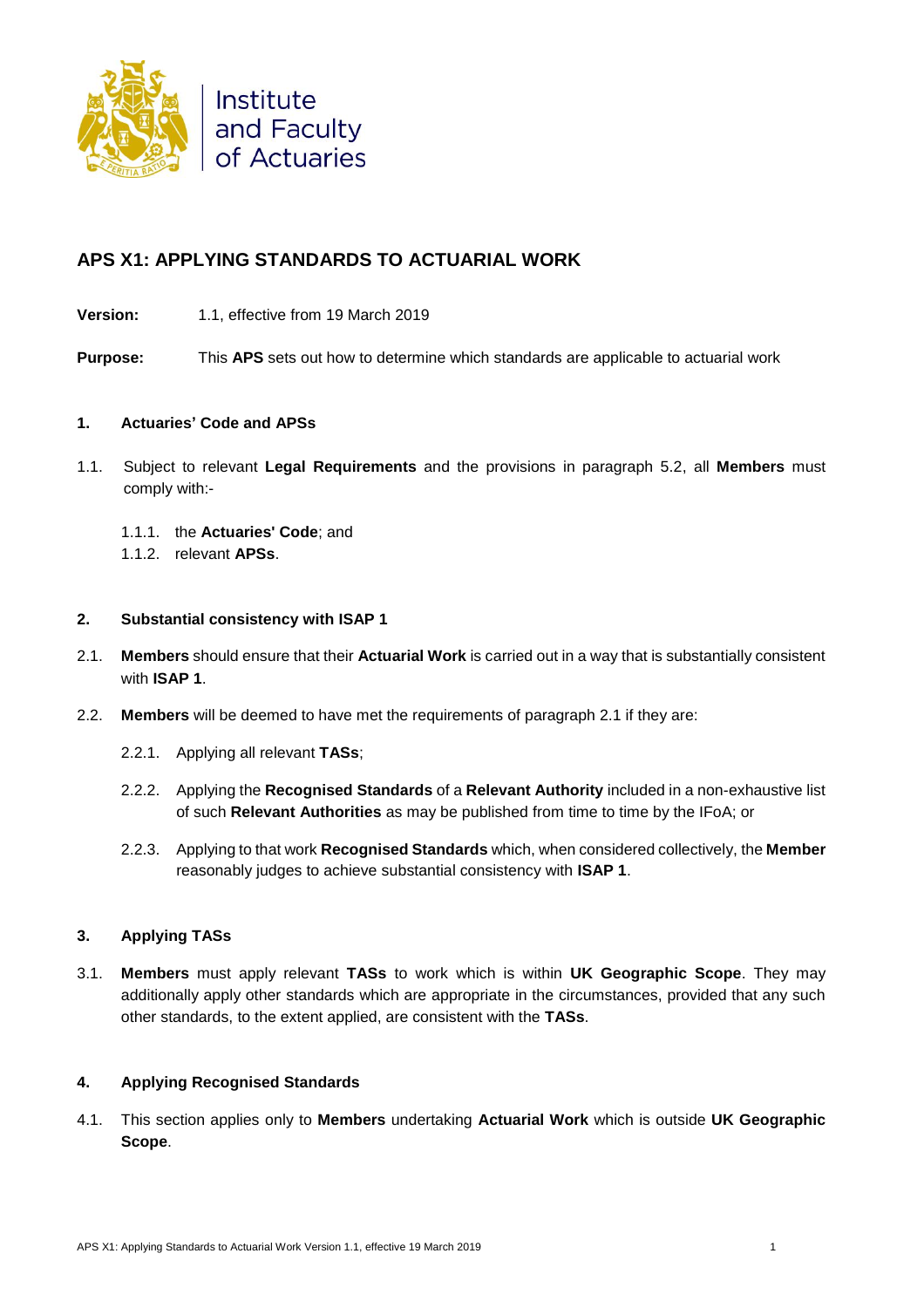- 4.2. Where a **Member** is required (for example, through a **Legal Requirement** or membership of an **IAA** Full Member Association) to apply a **Recognised Standard**, the **Member** should apply that **Recognised Standard**.
- 4.3. To the extent appropriate and proportionate, the Member should also apply any other relevant **Recognised Standard** that is applicable in the geographic area where the **Member** is carrying out work but which the **Member** is not under an obligation to apply.

# **5. Additional provisions on applying Recognised Standards**

- 5.1. This section applies only to **Members** undertaking **Actuarial Work** which is outside **UK Geographic Scope**.
- 5.2. Where the subject matter of a **Recognised Standard** applied by a **Member** is substantively similar to part or all of an applicable **APS** the **Member** may, if appropriate, treat that **Recognised Standard** as being an alternative to the relevant **APS** (or part of the **APS**).
- 5.3. To the extent that a **Recognised Standard** is applied as an alternative, the requirement under paragraph 1.1.2 does not apply.

#### **6. Considering any other relevant standards**

- 6.1. This section applies only to **Members** undertaking **Actuarial Work** which is outside **UK Geographic Scope**.
- 6.2. In addition to the requirements in Section 4 above, **Members** should also exercise reasonable judgement to consider whether there are other relevant standards (not being relevant **Recognised Standards**) that they ought to apply.

#### **7. Relevant circumstances to consider**

- 7.1. In exercising judgement for the purposes of sections 4, 5 and 6 **Members** should take into account all relevant circumstances including:
	- 7.1.1. the context in which the **Actuarial Work** is being provided and its purpose;
	- 7.1.2. the scope of any **Recognised Standards** applied under section 4 and whether they cover all aspects of the **Actuarial Work** in question;
	- 7.1.3. the requirement of paragraph 2.1;
	- 7.1.4. the reasonable expectations of **User(s)**;
	- 7.1.5. relevant market expectations and norms in the context in question; and
	- 7.1.6. the regulatory and/or public interest objectives of the **Recognised Standards** or relevant standards in question.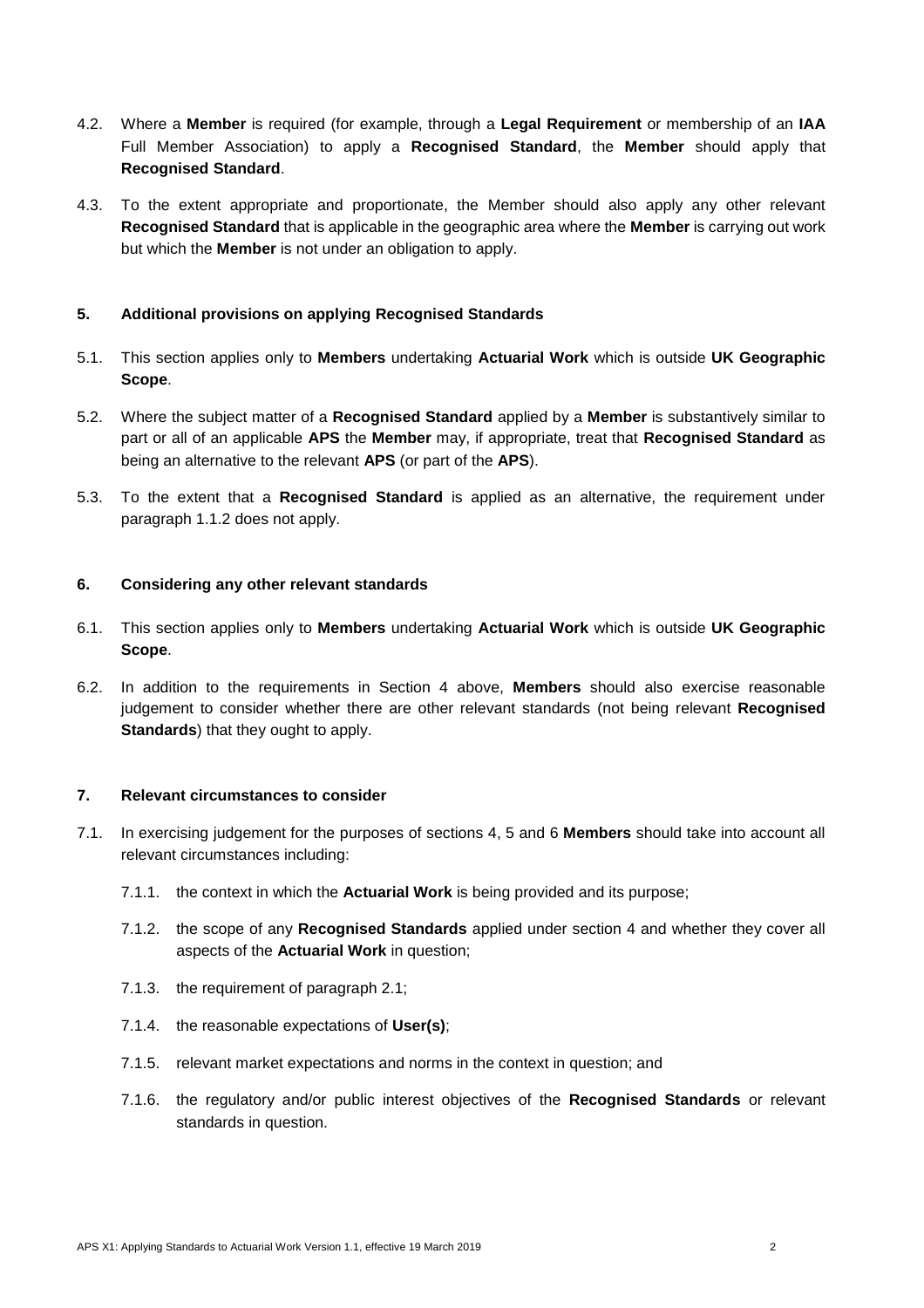### **8. Communication and justification of the standards applied**

- 8.1. Where necessary to avoid possible misunderstanding on the part of the **User(s)**, **Members** should set out in writing the standards that have and/or have not been applied to their **Actuarial Work**.
- 8.2. **Members** must be able to justify the standards applied (and/or not applied) to their **Actuarial Work**, if reasonably called upon to do so.

#### **9. Interpretation and application**

- 9.1. A failure to comply with this **APS** may result in a finding of misconduct in terms of the **IFoA's Disciplinary Scheme**.
- 9.2. This **APS** uses the word "must" to mean a specific mandatory requirement. It uses the word "should" to indicate that, while the presumption is that **Members** will comply with the provision in question, there may be some circumstances in which **Members** are able to justify non-compliance.
- 9.3. In the event of any inconsistency between this **APS** and the **Actuaries' Code**, the **Actuaries' Code** prevails.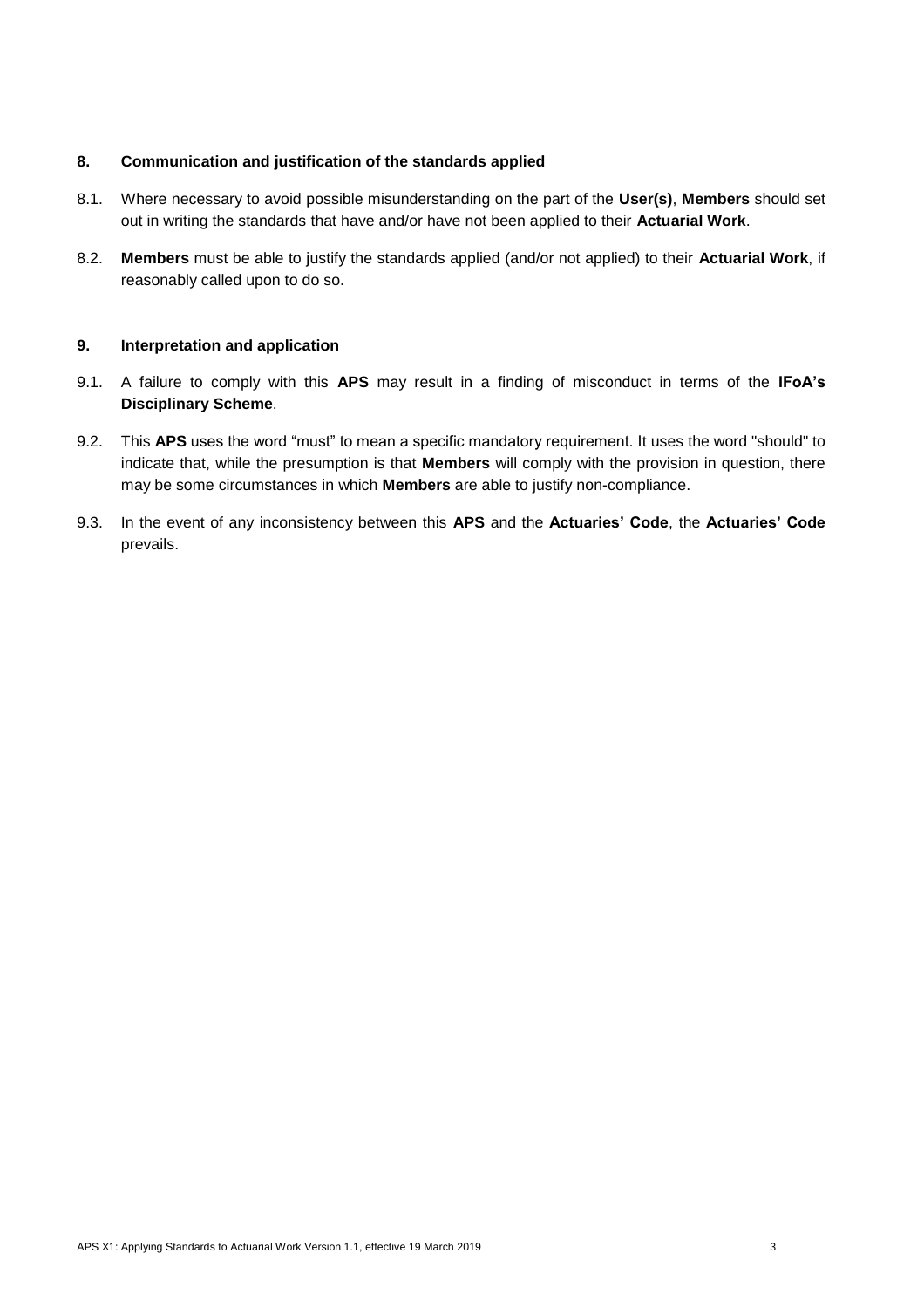| <b>Term</b>                                 | <b>Definition</b>                                                                                                                                                                                                                                                         |
|---------------------------------------------|---------------------------------------------------------------------------------------------------------------------------------------------------------------------------------------------------------------------------------------------------------------------------|
| <b>Actuarial Work</b>                       | Work undertaken by a Member in their capacity as a person with actuarial skills on<br>which the intended recipient of that work is entitled to rely. This may include                                                                                                     |
|                                             | carrying out calculations, modelling or the rendering of advice, recommendations,<br>findings, or opinions.                                                                                                                                                               |
| <b>Actuaries' Code</b>                      | The ethical professional code for Members issued by the Institute and Faculty of<br>Actuaries.                                                                                                                                                                            |
| <b>APS</b>                                  | Actuarial Profession Standard issued by the Institute and Faculty of Actuaries.                                                                                                                                                                                           |
| IAA                                         | The International Actuarial Association.                                                                                                                                                                                                                                  |
| <b>IFoA</b>                                 | The Institute and Faculty of Actuaries.                                                                                                                                                                                                                                   |
| <b>IFoA's Disciplinary</b><br><b>Scheme</b> | The currently in force Disciplinary Scheme of the Institute and Faculty of Actuaries,<br>as may be amended from time to time.                                                                                                                                             |
| <b>ISAP1</b>                                | The International Standard of Actuarial Practice ISAP 1 (2017), adopted by the IAA<br>on 23 April 2017.                                                                                                                                                                   |
| <b>Legal Requirement</b>                    | A requirement of law or regulation, imposed by a body of lawful jurisdiction and<br>directly enforceable by reason of national or local law.                                                                                                                              |
| <b>Member</b>                               | A member of the Institute and Faculty of Actuaries.                                                                                                                                                                                                                       |
|                                             | Recognised Standard Professional standard, written practice or guidance, other than a Legal<br>Requirement, issued, given effect to, or otherwise recognised, by a Relevant<br>Authority, and relevant to the professional and/or technical quality of actuarial work.    |
| <b>Relevant Authority</b>                   | An IAA Full Member Association (as defined by the IAA) or other regulatory entity<br>with equivalent authority to impose standards in relation to actuarial work (for the<br>avoidance of doubt this does not include the IAA or the Actuarial Association of<br>Europe). |